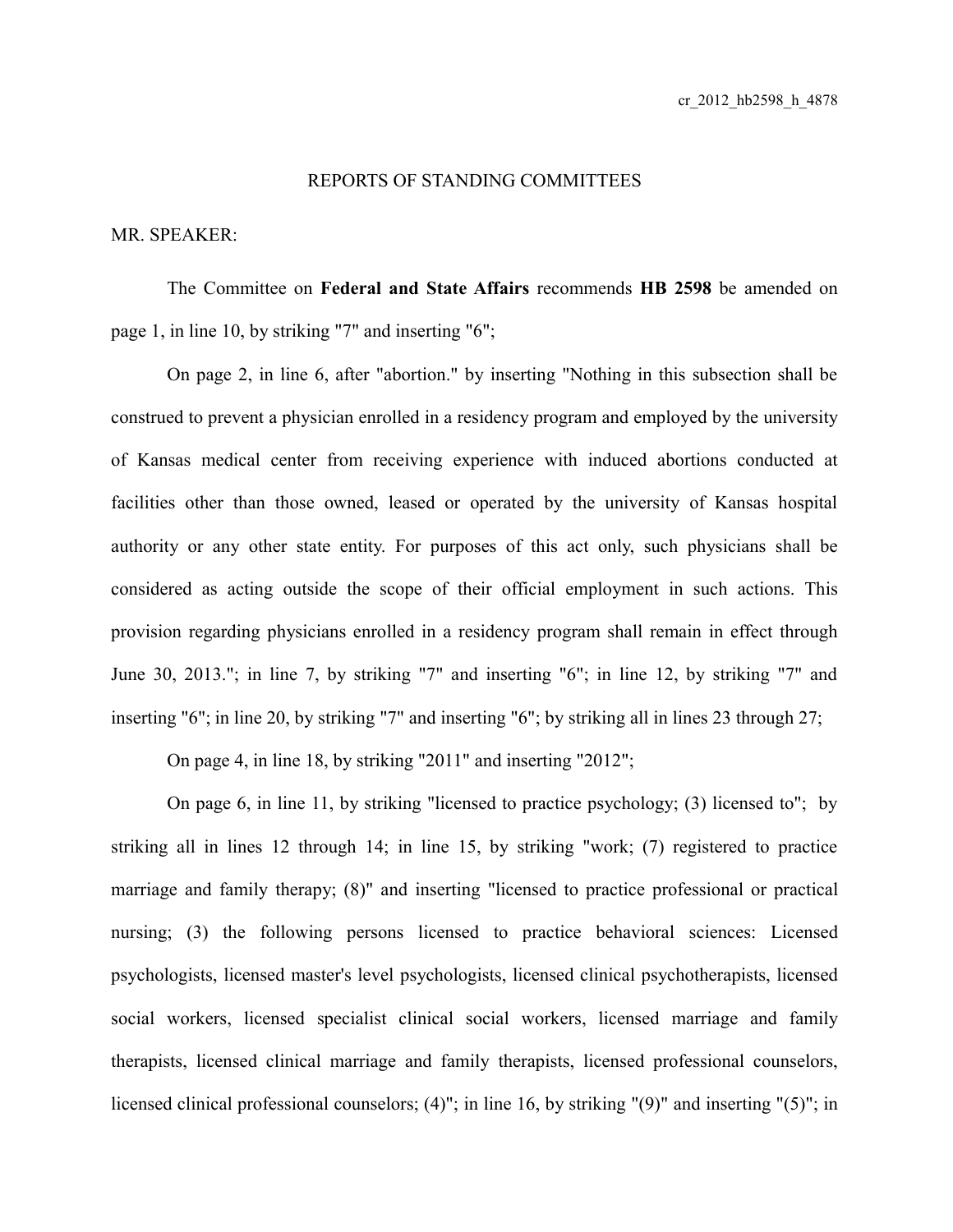line 25, by striking all after "(f)"; by striking all in lines 26 through 31; in line 32, by striking "irreversible impairment of a major bodily function."; and inserting ""Medical emergency" means a condition that, in reasonable medical judgment, so complicates the medical condition of the pregnant woman as to necessitate the immediate abortion of her pregnancy without first determining gestational age to avert her death or for which a delay necessary to determine gestational age will create serious risk of substantial and irreversible physical impairment of a major bodily function."; in line 43, by striking "registered" and inserting "licensed"; also in line 43, after "counselor," by inserting "licensed marriage and family therapist, licensed master's level psychologist, licensed clinical psychotherapist,";

On page 9, in line 43, after "irreversible" by inserting "physical";

On page 12, in line 31, after "department." by inserting "The total number of certifications shall be reported by the physician as part of the written report made by the physician to the secretary of health and environment under K.S.A. 65-445, and amendments thereto."; in line 32, after "received" by inserting "and the number of women who decided not to have an abortion after hearing the heartbeat of the unborn child";

On page 13, by striking all in lines 33 through 43;

On page 14, by striking all in lines 1 through 9;

And by redesignating subsections accordingly;

On page 24, in line 5, by striking "2011" and inserting "2012"; in line 13, by striking "2011" and inserting "2012";

On page 29, in line 28, by striking "2011" and inserting "2012";

On page 33, in line 30, by striking "2011" and inserting "2012";

On page 39, in line 26, by striking "2011" and inserting "2012";

On page 48, in line 24, by striking "2011" and inserting "2012";

On page 49, in line 7, by striking "2011" and inserting "2012";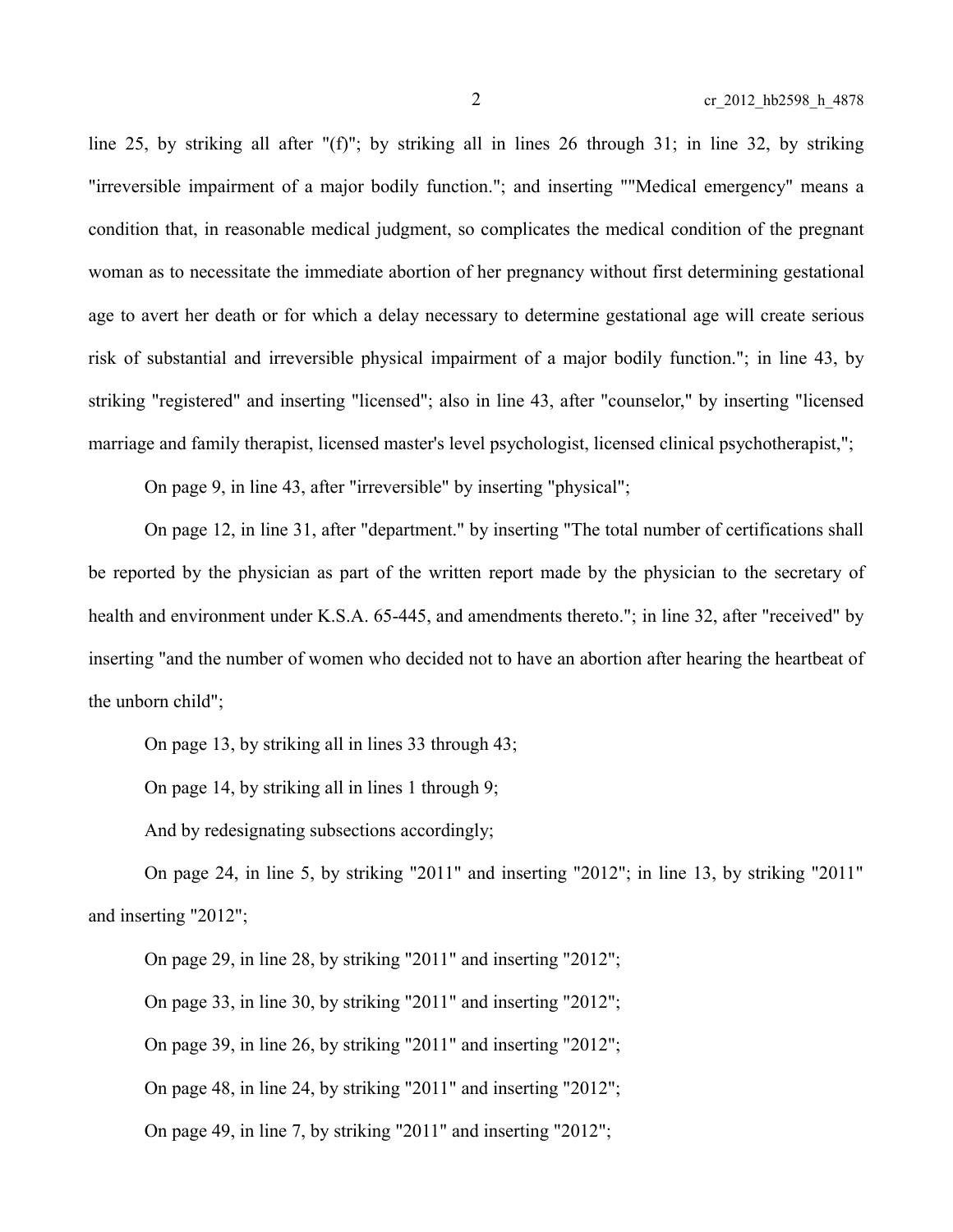On page 55, in line 18, by striking "2011" and inserting "2012";

On page 67, following line 42, by inserting:

"Sec. 22. K.S.A. 2011 Supp. 76-3308 is hereby amended to read as follows: 76-3308. (a) The authority shall have all the powers necessary to carry out the purposes and provisions of this act, including, without limitation, the following powers to:

(1) Have the duties, privileges, immunities, rights, liabilities and disabilities of a body corporate and a political instrumentality of the state;

(2) have perpetual existence and succession;

(3) adopt, have and use a seal and to alter the same at its pleasure;

(4) sue and be sued in its own name;

(5) make and execute contracts, guarantees or any other instruments and agreements necessary or convenient for the exercise of its powers and functions including, without limitation, to make and execute contracts with hospitals or other health care businesses to operate and manage any or all of the hospital facilities or operations and to incur liabilities and secure the obligations of any entity or individual;

(6) borrow money and to issue bonds evidencing the same and pledge all or any part of the authority's assets therefor;

(7) purchase, lease, trade, exchange or otherwise acquire, maintain, hold, improve, mortgage, sell, lease and dispose of personal property, whether tangible or intangible, and any interest therein; and to purchase, lease, trade, exchange or otherwise acquire real property or any interest therein, and to maintain, hold, improve, mortgage, lease and otherwise transfer such real property, so long as such transactions do not conflict with the mission of the authority as specified in this act;

(8) incur or assume indebtedness to, and enter into contracts with the Kansas development finance authority, which is authorized to borrow money and provide financing for the authority;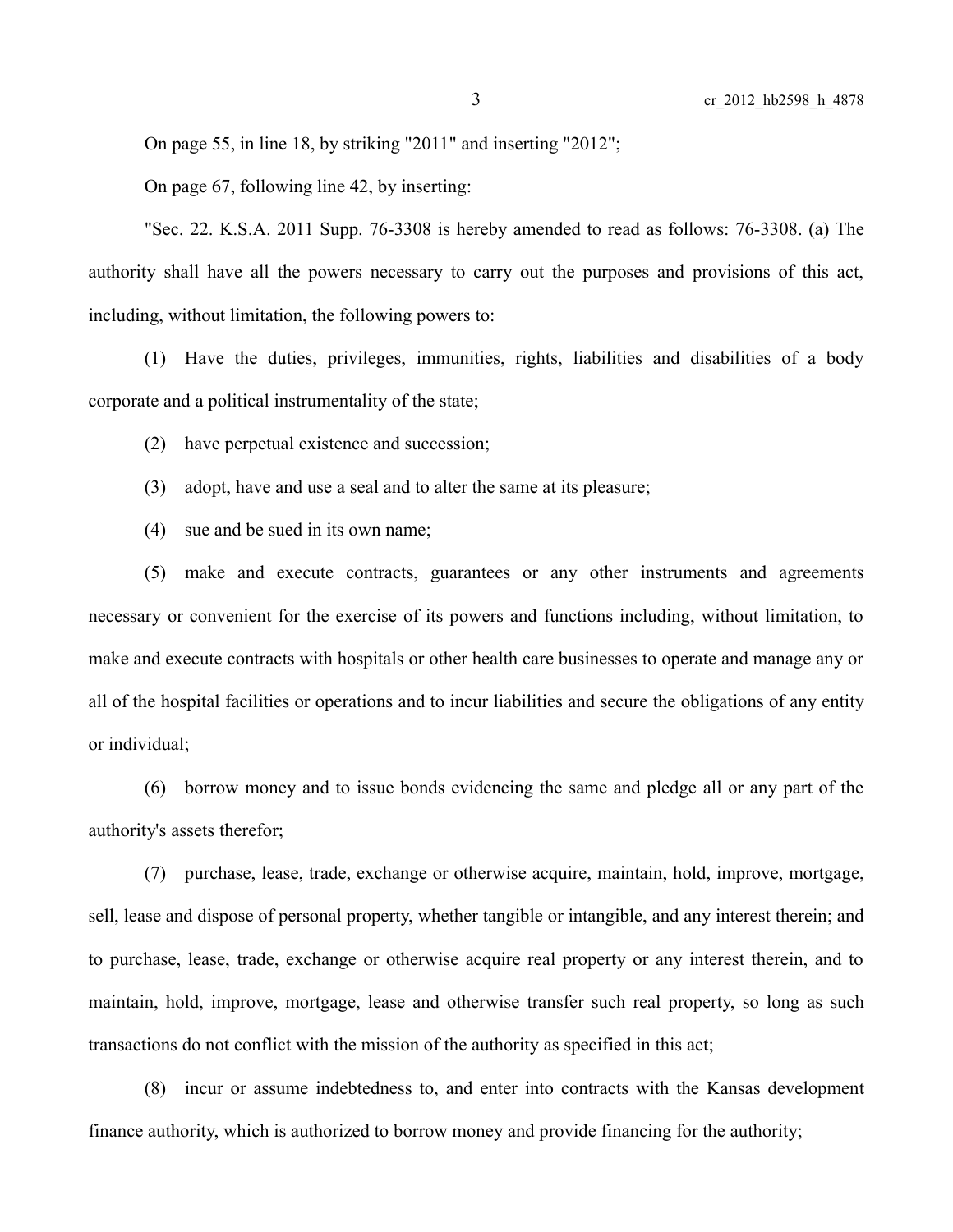(9) develop policies and procedures generally applicable to the procurement of goods, services and construction, based upon sound business practices;

(10) contract for and to accept any gifts, grants and loans of funds, property, or any other aid in any form from the federal government, the state, any state agency, or any other source, or any combination thereof, and to comply with the provisions of the terms and conditions thereof;

(11) acquire space, equipment, services, supplies and insurance necessary to carry out the purposes of this act;

(12) deposit any moneys of the authority in any banking institution within or without the state or in any depository authorized to receive such deposits, one or more persons to act as custodians of the moneys of the authority, to give surety bonds in such amounts in form and for such purposes as the board requires;

(13) procure such insurance, participate in such insurance plans or provide such self insurance or both as it deems necessary or convenient to carry out the purposes and provisions of this act; the purchase of insurance, participation in an insurance plan or creation of a self-insurance fund by the authority shall not be deemed as a waiver or relinquishment of any sovereign immunity to which the authority or its officers, directors, employees or agents are otherwise entitled;

(14) appoint, supervise and set the salary and compensation of a president of the authority who shall be appointed by and serve at the pleasure of the board;

(15) fix, revise, charge and collect rates, rentals, fees and other charges for the services or facilities furnished by or on behalf of the authority, and to establish policies and procedures regarding any such service rendered for the use, occupancy or operation of any such facility; such charges and policies and procedures not to be subject to supervision or regulation by any commission, board, bureau or agency of the State; and

(16) do any and all things necessary or convenient to carry out the authority's purposes and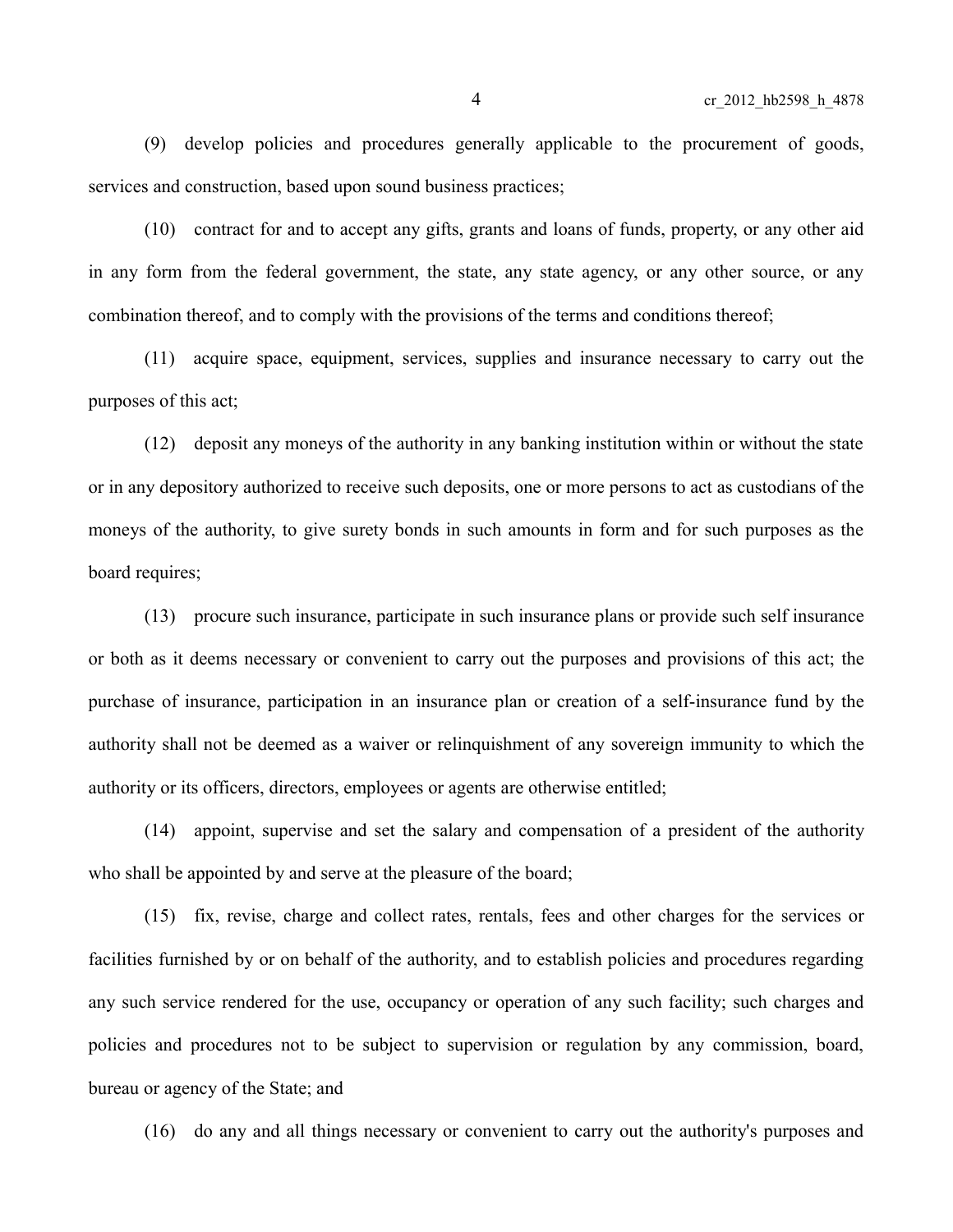exercise the powers given in this act.

(b) The authority may create, own in whole or in part, or otherwise acquire or dispose of any entity organized for a purpose related to or in support of the mission of the authority.

(c) The authority may participate in joint ventures with individuals, corporations, governmental bodies or agencies, partnerships, associations, insurers or other entities to facilitate any activities or programs consistent with the public purpose and intent of this act.

(d) The authority may create a nonprofit entity or entities for the purpose of soliciting, accepting and administering grants, outright gifts and bequests, endowment gifts and bequests and gifts and bequests in trust which entity or entities shall not engage in trust business.

(e) In carrying out any activities authorized by this act, the authority may provide appropriate assistance, including the making of loans and providing time of employees, to corporations, partnerships, associations, joint ventures or other entities, whether or not such corporations, partnerships, associations, joint ventures or other entities are owned or controlled in whole or in part, directly or indirectly, by the authority.

(f) Effective with the transfer date, all moneys of the authority shall be deposited in one or more banks or trust companies in one or more special accounts. All banks and trust companies are authorized to give security for such deposits if required by the authority. The moneys in such accounts shall be paid out on a warrant or other orders of the treasurer of the authority or any such other person or persons as the authority may authorize to execute such warrants or orders.

(g) Notwithstanding any provision of law to the contrary, the authority, effective with the transfer date, may invest the authority's operating funds in any obligations or securities as authorized by the board. The board shall adopt written investment guidelines.

(h) The authority is authorized to negotiate contracts with one or more qualified parties to provide collection services. The selection of a collection services provider shall be based on responses